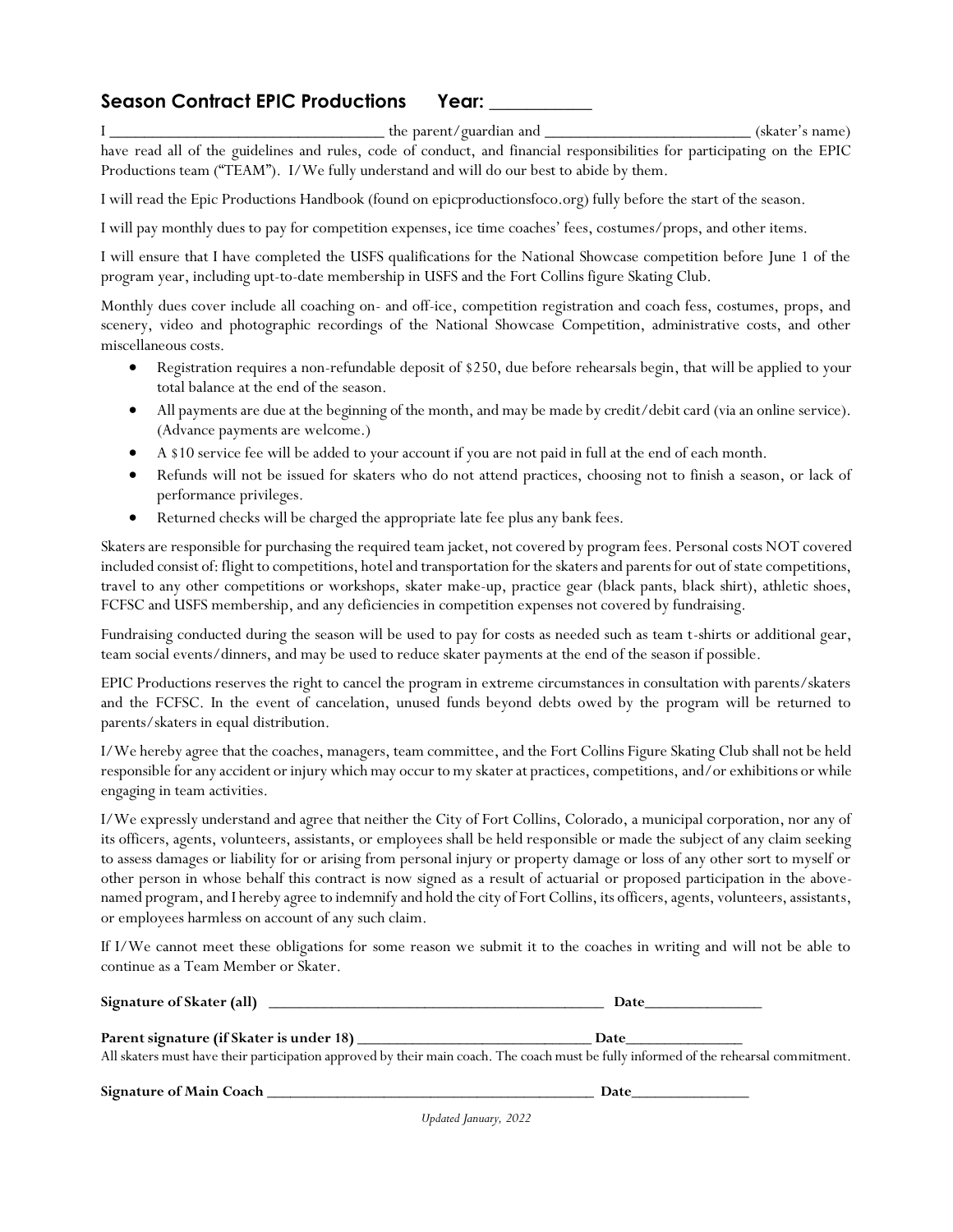## **EPIC PRODUCTIONS TEAM MEDICAL FORM**

|                                                                                                                                                                                                                            |                                                                                                                                                                                                                                                                                                | Date of Birth                                          |  |
|----------------------------------------------------------------------------------------------------------------------------------------------------------------------------------------------------------------------------|------------------------------------------------------------------------------------------------------------------------------------------------------------------------------------------------------------------------------------------------------------------------------------------------|--------------------------------------------------------|--|
|                                                                                                                                                                                                                            |                                                                                                                                                                                                                                                                                                |                                                        |  |
|                                                                                                                                                                                                                            |                                                                                                                                                                                                                                                                                                |                                                        |  |
|                                                                                                                                                                                                                            |                                                                                                                                                                                                                                                                                                |                                                        |  |
|                                                                                                                                                                                                                            | Alternative emergency contact (if designated parent or guardian cannot be reached)                                                                                                                                                                                                             |                                                        |  |
|                                                                                                                                                                                                                            |                                                                                                                                                                                                                                                                                                |                                                        |  |
|                                                                                                                                                                                                                            |                                                                                                                                                                                                                                                                                                |                                                        |  |
| Physician's Name                                                                                                                                                                                                           |                                                                                                                                                                                                                                                                                                | Phone                                                  |  |
|                                                                                                                                                                                                                            |                                                                                                                                                                                                                                                                                                | Phone $\frac{1}{\sqrt{1-\frac{1}{2}}\cdot\frac{1}{2}}$ |  |
|                                                                                                                                                                                                                            |                                                                                                                                                                                                                                                                                                |                                                        |  |
|                                                                                                                                                                                                                            |                                                                                                                                                                                                                                                                                                |                                                        |  |
|                                                                                                                                                                                                                            | Dental Coverage? Yes ___ No ____ Does health provider require approval before treatment? Yes ___ No __                                                                                                                                                                                         |                                                        |  |
| <b>Chronic Problems:</b> Allergies:<br>Ear infections<br>Hay fever<br>Rheumatic fever<br>Ivy poisoning<br>Convulsions<br>Insect stings<br>Insect bites<br>Asthma<br>Penicillin<br><b>Diabetes</b><br>Psychological<br>Food | Chicken Pox<br>Measles<br><b>COVID</b><br>Mumps<br>Whooping Cough<br>Other<br>Are immunizations up to date? Yes ____ No ____ Explain _________________________<br>Indicate COIVD vaccines skater has: $1^{\text{st}} - 2^{\text{nd}} -$ Booster $\_$ None $\_$ . Date of last vaccine/booster: |                                                        |  |
|                                                                                                                                                                                                                            |                                                                                                                                                                                                                                                                                                |                                                        |  |
|                                                                                                                                                                                                                            |                                                                                                                                                                                                                                                                                                |                                                        |  |
|                                                                                                                                                                                                                            | Menstruating: Yes_______ No __________ Bleeding disorders (if none, so state) _____________________                                                                                                                                                                                            |                                                        |  |
|                                                                                                                                                                                                                            | Contact lenses used: Yes _______ No ________ Type _______________________________                                                                                                                                                                                                              |                                                        |  |
|                                                                                                                                                                                                                            | Describe any other health related/medical problems (use another page if necessary) ________________                                                                                                                                                                                            |                                                        |  |
|                                                                                                                                                                                                                            |                                                                                                                                                                                                                                                                                                |                                                        |  |

*Updated January, 2022*